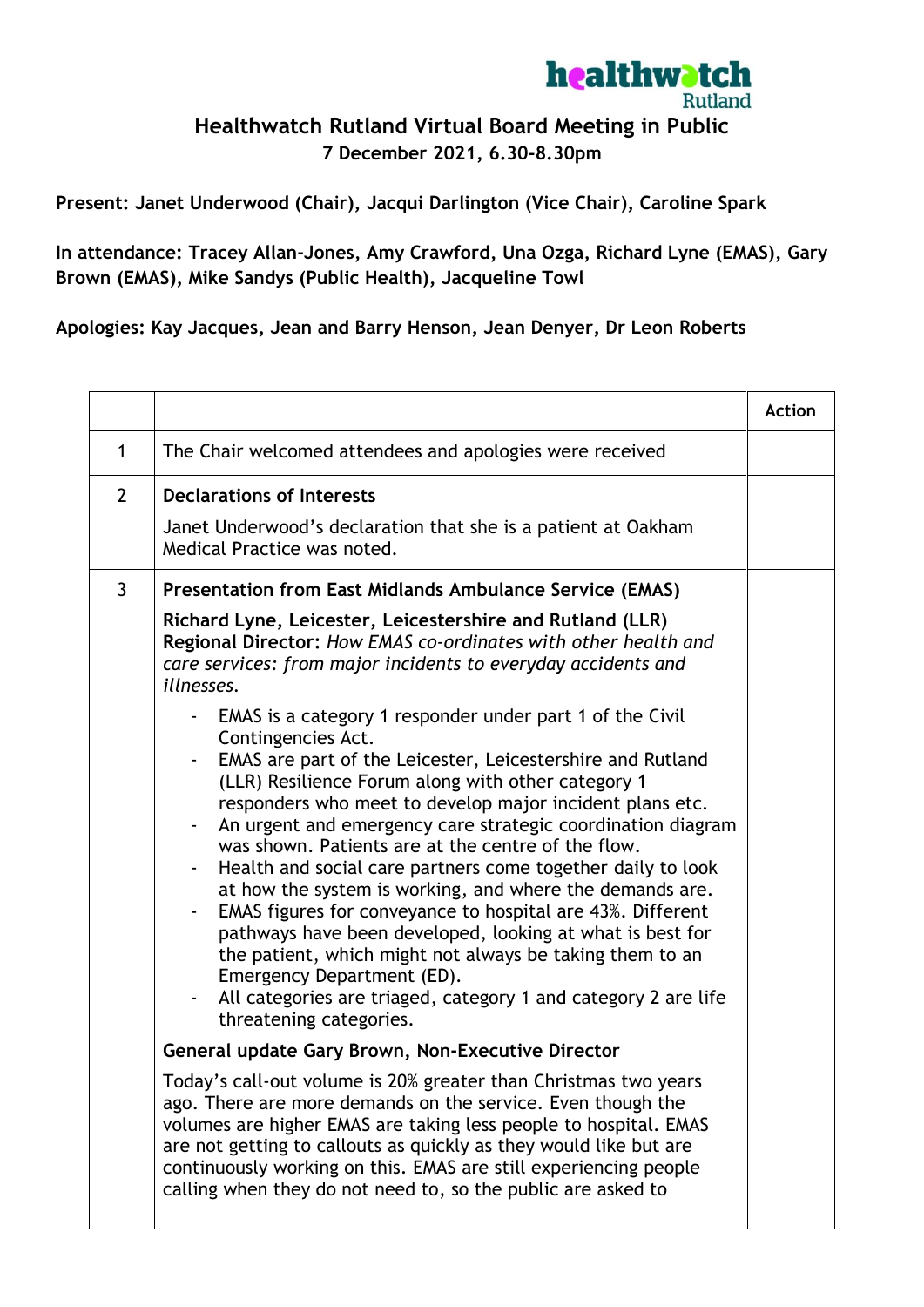

| Ruuand                                                                                                                                                                                                                                                                                                                                                                                                                                   |           |
|------------------------------------------------------------------------------------------------------------------------------------------------------------------------------------------------------------------------------------------------------------------------------------------------------------------------------------------------------------------------------------------------------------------------------------------|-----------|
| question whether they need an ambulance before they make the<br>call.                                                                                                                                                                                                                                                                                                                                                                    |           |
| The presentation was followed by Questions & Answers.                                                                                                                                                                                                                                                                                                                                                                                    |           |
| Question JD: Are you not taking as many people to Leicester?                                                                                                                                                                                                                                                                                                                                                                             |           |
| Answer: No, we are not taking them to hospital full stop. We are<br>avoiding people going where they do not need to go. If they can be<br>triaged and signposted, we will do that instead. That means we can<br>get to someone who is sicker, quicker. 'See and treat' onsite is<br>something we are also trying to do.                                                                                                                  |           |
| Question JD: This could be problematic for carers, someone with a<br>learning disability, or people who do not speak English as a first<br>language, especially when being triaged over the telephone. It<br>seems like there are buzz words people should use to receive care.                                                                                                                                                          |           |
| Answer: Our staff are well trained for picking up nuances in<br>language and listening for what is not said. The clinical team in the<br>control centre support the control desk colleagues to ensure<br>patients are given the right care. The default position will always be<br>sending an ambulance. We always start by assuming the worst on<br>the pathway and then work outwards.                                                 |           |
| Question TAJ: You mentioned Leicester but half of Rutland patients<br>go to Peterborough or Kettering for their care. How do you<br>understand what is happening at ED's outside of LLR?                                                                                                                                                                                                                                                 |           |
| Answer: The Regional Operations Manager liaises with counterparts<br>in other regions and if an ED service is challenged, we then divert to<br>a different hospital. We have access to regional and national<br>systems so we can see other areas demand boards. On a national<br>level there is the National Ambulance Coordination Centre (NACC),<br>their role is to step in to manage at a national level if demand gets<br>too big. |           |
| Question UO: Are ambulances needing to be cleaned thoroughly<br>between jobs due to COVID-19? Is this adding to the time spent at a<br>call?                                                                                                                                                                                                                                                                                             |           |
| Answer: We decontaminate the ambulance after every call. During<br>COVID-19 the clinicians go in and do the hand over and a cleaning<br>team goes into the ambulance and does a deep clean. Or one<br>paramedic cleans and prepares for the next callout, whilst the other<br>goes with the patient.                                                                                                                                     |           |
| Question AC: If people are less likely to be conveyed to hospital<br>what happens to their care?                                                                                                                                                                                                                                                                                                                                         |           |
| Answer: Some patients can be discharged on scene. Some referrals<br>are made due to existing links. EMAS cannot follow up, but other<br>clinicians do. If EMAS discharge on scene they leave a leaflet.                                                                                                                                                                                                                                  |           |
| JU requested a copy of the slide/diagram with some explanation of<br>the acronyms used.                                                                                                                                                                                                                                                                                                                                                  |           |
| Action: RL to forward to HWR for inclusion with the minutes                                                                                                                                                                                                                                                                                                                                                                              | <b>RL</b> |
| (Slides attached as appendix to the minutes)                                                                                                                                                                                                                                                                                                                                                                                             |           |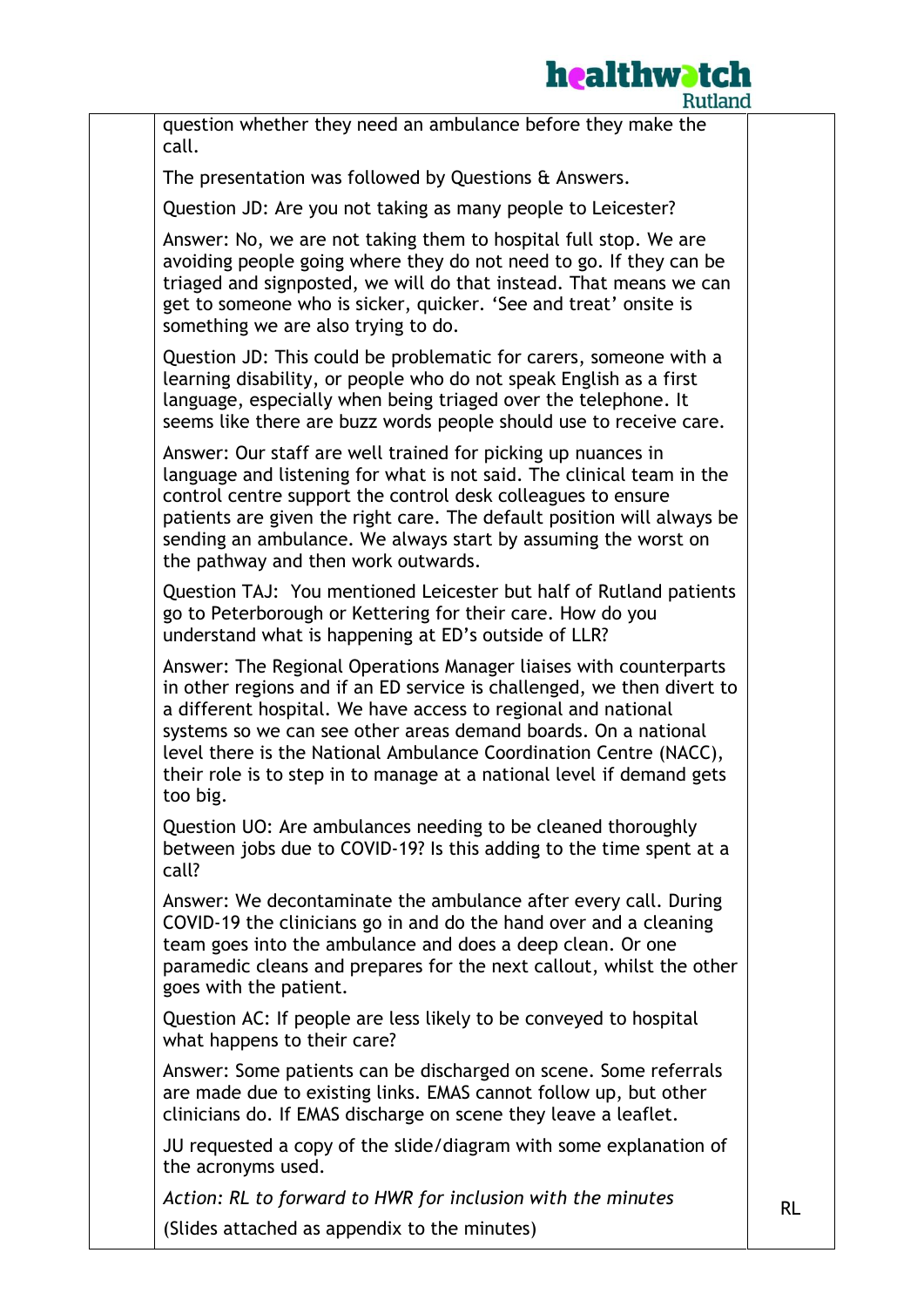

|    | JU thanked Gary and Richard for attending.                                                                                                                                                                                                                                  |  |
|----|-----------------------------------------------------------------------------------------------------------------------------------------------------------------------------------------------------------------------------------------------------------------------------|--|
| 4. | Rutland COVID-19 Update: Mike Sandys, Director of Public Health                                                                                                                                                                                                             |  |
|    | Omicron is gaining pace. To date we have four cases of the variant<br>in Rutland. This happened a bit earlier than expected. Contact<br>Tracing is occurring. The infection rates seem to be doubling every<br>5-7 days so January will be a peak.                          |  |
|    | What is known about Omicron so far:                                                                                                                                                                                                                                         |  |
|    | Transmissibility - it is more transmissible and will become the more<br>dominant strain.                                                                                                                                                                                    |  |
|    | Vaccine Evasion- it does weaken the efficacy of the vaccine but it is<br>still useful to get a booster dose.                                                                                                                                                                |  |
|    | Severity of Illness- Public Health are unsure of what way it will go<br>and will know more after Christmas.                                                                                                                                                                 |  |
|    | We do need to be cautious as the rate for COVID-19 in Rutland is<br>currently at the highest level we have seen. The rise is largely<br>driven by schools with 40% of the cases being the under 20's and<br>20% are the 40-49-year-olds who are parents of school children. |  |
|    | Question TAJ: Rutland has a mobile testing van, could we have a<br>mobile vaccination van? The walk-in availability for vaccines in<br>Rutland is limited.                                                                                                                  |  |
|    | Answer: We have explored this and the NHS think this is a good<br>idea. So, there are no promises but it may happen!                                                                                                                                                        |  |
|    | Question JU: I am hearing from other areas of the country that the<br>booster booking is difficult, and even impossible at times, on the<br>NHS website?                                                                                                                    |  |
|    | Answer: I haven't heard that so I will need to check that out.                                                                                                                                                                                                              |  |
|    | Question JD: It is difficult to arrange two appointments together.<br>This is difficult for carers.                                                                                                                                                                         |  |
|    | Answer: The walk-in options may be good for this.                                                                                                                                                                                                                           |  |
|    | Thanks were given to Mike for dropping in at late notice.                                                                                                                                                                                                                   |  |
| 5. | Minutes of Board Meeting June 2021 and September 2021                                                                                                                                                                                                                       |  |
|    | Board members were satisfied that they are a true reflection.                                                                                                                                                                                                               |  |
| 6. | <b>Matters Arising</b>                                                                                                                                                                                                                                                      |  |
|    | (Action carried over from March and June 2021 meetings) JU has<br>passed the link to the penultimate issue of the Inequality<br>Framework to Jean Denyer. Action closed.                                                                                                    |  |
|    | (Action from June 2021 meeting) TAJ had forwarded the<br>information requested by Andrew Nebel on how the public can be<br>involved with the Integrated Care Service (ICS). Action closed                                                                                   |  |

 $\mathbf{r}$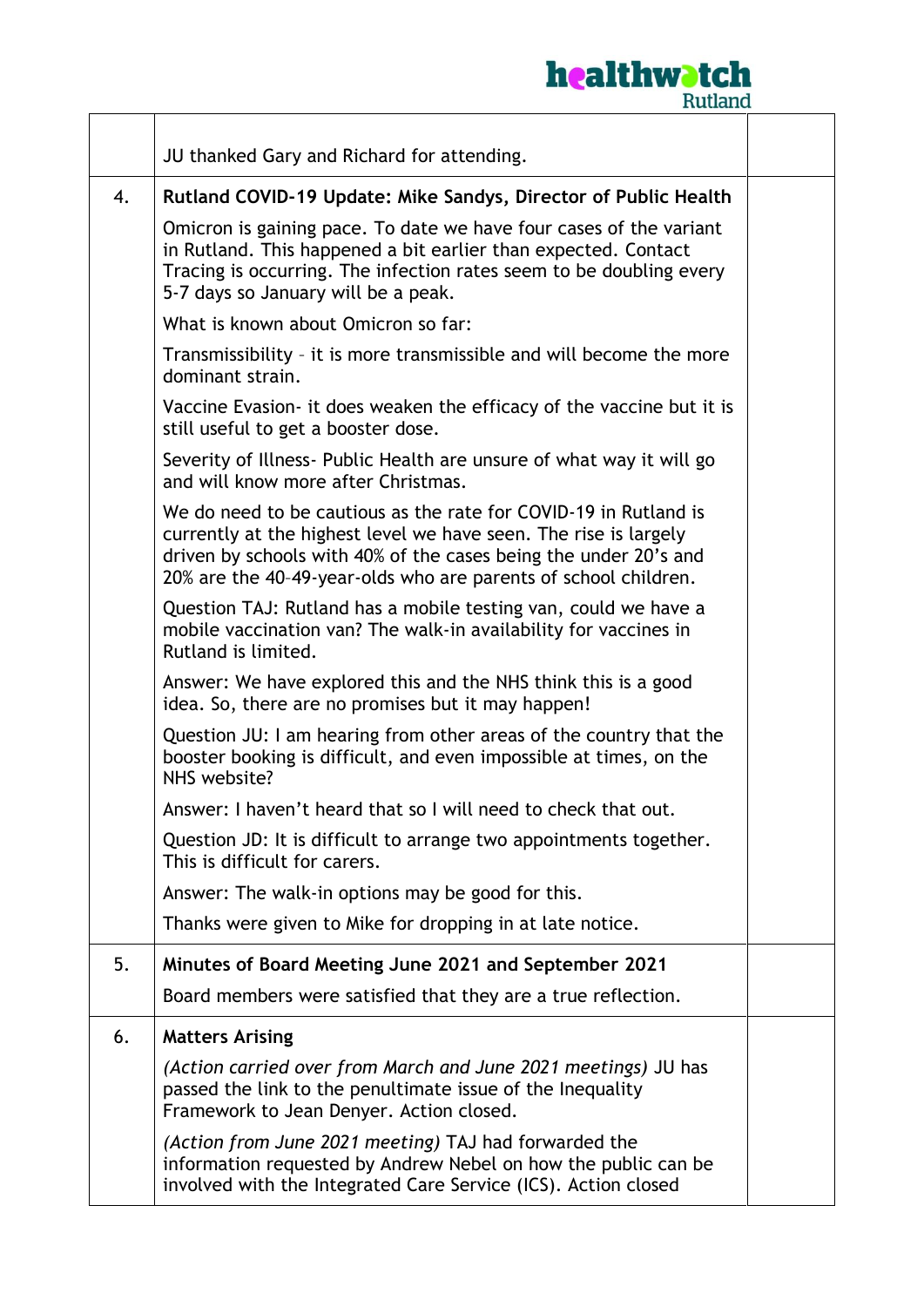## **healthwatch**

| (Action from June 2021 meeting) TAJ investigated Corby Urgent<br>Care and can confirm it is providing a Walk-in service again. It is<br>open 12 hours a day for minor injuries and illness, 8am - 8pm.                                                                                                                                                                                                                                                                                                                                                                                                                                                                                                                                                                                                                                                                                                                                                                                                                                                                                                              |  |
|---------------------------------------------------------------------------------------------------------------------------------------------------------------------------------------------------------------------------------------------------------------------------------------------------------------------------------------------------------------------------------------------------------------------------------------------------------------------------------------------------------------------------------------------------------------------------------------------------------------------------------------------------------------------------------------------------------------------------------------------------------------------------------------------------------------------------------------------------------------------------------------------------------------------------------------------------------------------------------------------------------------------------------------------------------------------------------------------------------------------|--|
| <b>Re-election of HWR Chair and Vice Chair</b>                                                                                                                                                                                                                                                                                                                                                                                                                                                                                                                                                                                                                                                                                                                                                                                                                                                                                                                                                                                                                                                                      |  |
| 7.1 JD proposed Janet Underwood for the re-election of Chair this<br>was seconded by CS.                                                                                                                                                                                                                                                                                                                                                                                                                                                                                                                                                                                                                                                                                                                                                                                                                                                                                                                                                                                                                            |  |
| CS proposed Jacqui Darlington for the re-election of Vice Chair this<br>was seconded by JU.                                                                                                                                                                                                                                                                                                                                                                                                                                                                                                                                                                                                                                                                                                                                                                                                                                                                                                                                                                                                                         |  |
| Both Chair and Vice Chair are confirmed in their roles.                                                                                                                                                                                                                                                                                                                                                                                                                                                                                                                                                                                                                                                                                                                                                                                                                                                                                                                                                                                                                                                             |  |
| 7.2 JU wanted to express thanks to JD for all her support. TAJ and<br>the Board shared their thanks to Janet and Jacqui and recorded<br>thanks to Kay and Caroline.                                                                                                                                                                                                                                                                                                                                                                                                                                                                                                                                                                                                                                                                                                                                                                                                                                                                                                                                                 |  |
| Although Kay Jacques was unable to be at the meeting she was in<br>full support of the re-election of Janet and Jacqui in the roles of<br>Chair and Vice Chair.                                                                                                                                                                                                                                                                                                                                                                                                                                                                                                                                                                                                                                                                                                                                                                                                                                                                                                                                                     |  |
| <b>Update</b>                                                                                                                                                                                                                                                                                                                                                                                                                                                                                                                                                                                                                                                                                                                                                                                                                                                                                                                                                                                                                                                                                                       |  |
| 8.1 Recent Care Quality Commission (CQC) Reports:                                                                                                                                                                                                                                                                                                                                                                                                                                                                                                                                                                                                                                                                                                                                                                                                                                                                                                                                                                                                                                                                   |  |
| Leicestershire Partnership Trust (LPT) 'requires improvement', and<br>some progress has been noted by inspectors over the previous rating<br>of 'inadequate'. They have implemented many changes in the<br>management team and are implementing actions required by<br>inspectors. JU is hopeful for continuing progress.                                                                                                                                                                                                                                                                                                                                                                                                                                                                                                                                                                                                                                                                                                                                                                                           |  |
| Hamilton Services UK Renal Unit: The CQC rated this as 'requires<br>improvement.' JU is trying to push for a haemodialysis unit closer to<br>Rutland. We have 17 Haemodialysis dependent patients in Melton<br>and Rutland. JU will continue to push for this.                                                                                                                                                                                                                                                                                                                                                                                                                                                                                                                                                                                                                                                                                                                                                                                                                                                      |  |
| 8.2 Health and Wellbeing Strategy Consultation/Place-led Delivery<br>Plan development.                                                                                                                                                                                                                                                                                                                                                                                                                                                                                                                                                                                                                                                                                                                                                                                                                                                                                                                                                                                                                              |  |
| Healthwatch Rutland (HWR) carried out the 'What Matters to You?'<br>project into what Rutland people want from place led care. The<br>'Future Rutland Conversation' was also carried out and a high-level<br>strategy has been presented to the Health and Wellbeing Board<br>(HWB) and the Rutland Adults and Health Scrutiny Committee. A<br>delivery plan is being formulated by the Integrated Delivery Group.<br>Rutland County Council (RCC) are carrying out a public consultation<br>about the Health and Wellbeing Strategy and Delivery Plan<br>priorities. Public feedback will be taken into account before the<br>next draft of the Strategy and Delivery Plan are presented to HWB<br>in February 2022. The public are encouraged to read the plan and<br>complete the survey. On the 15 <sup>th of</sup> December HWR are holding an<br>engagement event online to outline the Strategy and allow for<br>discussion. If anyone wants to take part in the consultation but does<br>not have digital access, they can phone 01572 722577. The<br>consultation runs until 7 <sup>th</sup> January 2022. |  |
|                                                                                                                                                                                                                                                                                                                                                                                                                                                                                                                                                                                                                                                                                                                                                                                                                                                                                                                                                                                                                                                                                                                     |  |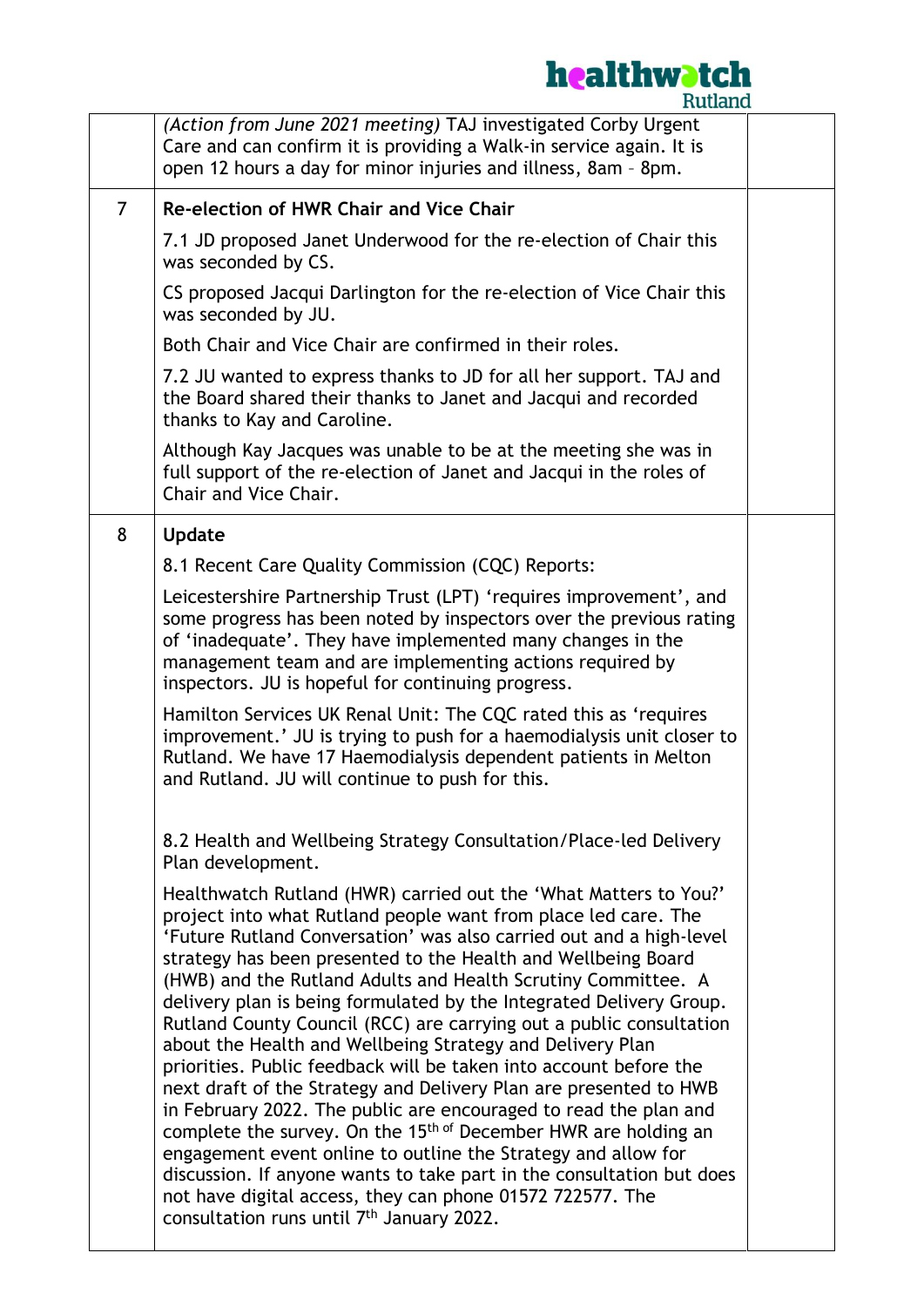

|                 | 8.3 LLR Joint Special Educational Needs and Disability (SEND)<br><b>Commissioning Strategy</b><br>The joint strategy had just been launched and is a collaboration<br>between the three local authorities and the NHS. TAJ outlined the<br>main points which are: understanding the needs of children and<br>young people and putting in early interventions; better information<br>and support for parents; better transition from childhood to<br>adulthood; trying to line up services and improving flexibility<br>tailored to people's needs.<br>JD: I do not remember seeing this being advertised/consulted on?<br>Action: TAJ to forward link to strategy details to JD and JU.<br>8.4 The 'Step Up to Great Mental Health' Consultation<br>This consultation finished in mid-August. It was run by Clinical<br>Commissioning Groups on behalf of Leicestershire Partnership Trust<br>and looked at changes and improvements in the delivery of adult<br>mental health services. The large volume of feedback was<br>independently analysed and the findings published in a report last<br>month. People's experiences and inputs captured during the<br>consultation were used to inform the Decision-Making Business Case,<br>which proposes how improvements will be implemented. These<br>proposals are to be discussed at a meeting of the CCG Governing<br>Body in public sometime in December. | TA-J |
|-----------------|---------------------------------------------------------------------------------------------------------------------------------------------------------------------------------------------------------------------------------------------------------------------------------------------------------------------------------------------------------------------------------------------------------------------------------------------------------------------------------------------------------------------------------------------------------------------------------------------------------------------------------------------------------------------------------------------------------------------------------------------------------------------------------------------------------------------------------------------------------------------------------------------------------------------------------------------------------------------------------------------------------------------------------------------------------------------------------------------------------------------------------------------------------------------------------------------------------------------------------------------------------------------------------------------------------------------------------------------------------------------------------------------------------------|------|
| 9               | Healthwatch Rutland Manager Update (paper 3)                                                                                                                                                                                                                                                                                                                                                                                                                                                                                                                                                                                                                                                                                                                                                                                                                                                                                                                                                                                                                                                                                                                                                                                                                                                                                                                                                                  |      |
|                 | The paper was taken as read with a couple of comments:<br>8.1 HWR are updating our volunteering processes and trying to<br>broaden our appeal and expand the roles. Una Ozga, a new<br>volunteer, was welcomed to the meeting. HWR are also going<br>through the Investing in Volunteers process.<br>8.2 'Let's Talk' is a HWR project on the public opinions about the<br>changes in health and care services that have occurred since the<br>pandemic onset. The 'Accessing GP Practice Appointments' and<br>'Hospital Visiting' reports are available on the website.                                                                                                                                                                                                                                                                                                                                                                                                                                                                                                                                                                                                                                                                                                                                                                                                                                      |      |
|                 | We expect to be undertaking more joint working with Healthwatch<br>Leicester and Leicestershire in 2022.                                                                                                                                                                                                                                                                                                                                                                                                                                                                                                                                                                                                                                                                                                                                                                                                                                                                                                                                                                                                                                                                                                                                                                                                                                                                                                      |      |
| 10 <sup>°</sup> | The following updated policies were noted by the board.<br>HWR Decision-making policy<br><b>HWR Strategy</b>                                                                                                                                                                                                                                                                                                                                                                                                                                                                                                                                                                                                                                                                                                                                                                                                                                                                                                                                                                                                                                                                                                                                                                                                                                                                                                  |      |
|                 | <b>HWR Terms of Reference</b>                                                                                                                                                                                                                                                                                                                                                                                                                                                                                                                                                                                                                                                                                                                                                                                                                                                                                                                                                                                                                                                                                                                                                                                                                                                                                                                                                                                 |      |
|                 | Action: Updated versions to be published on the HWR website                                                                                                                                                                                                                                                                                                                                                                                                                                                                                                                                                                                                                                                                                                                                                                                                                                                                                                                                                                                                                                                                                                                                                                                                                                                                                                                                                   | TA-J |
| 11              | Questions from the public                                                                                                                                                                                                                                                                                                                                                                                                                                                                                                                                                                                                                                                                                                                                                                                                                                                                                                                                                                                                                                                                                                                                                                                                                                                                                                                                                                                     |      |
|                 |                                                                                                                                                                                                                                                                                                                                                                                                                                                                                                                                                                                                                                                                                                                                                                                                                                                                                                                                                                                                                                                                                                                                                                                                                                                                                                                                                                                                               |      |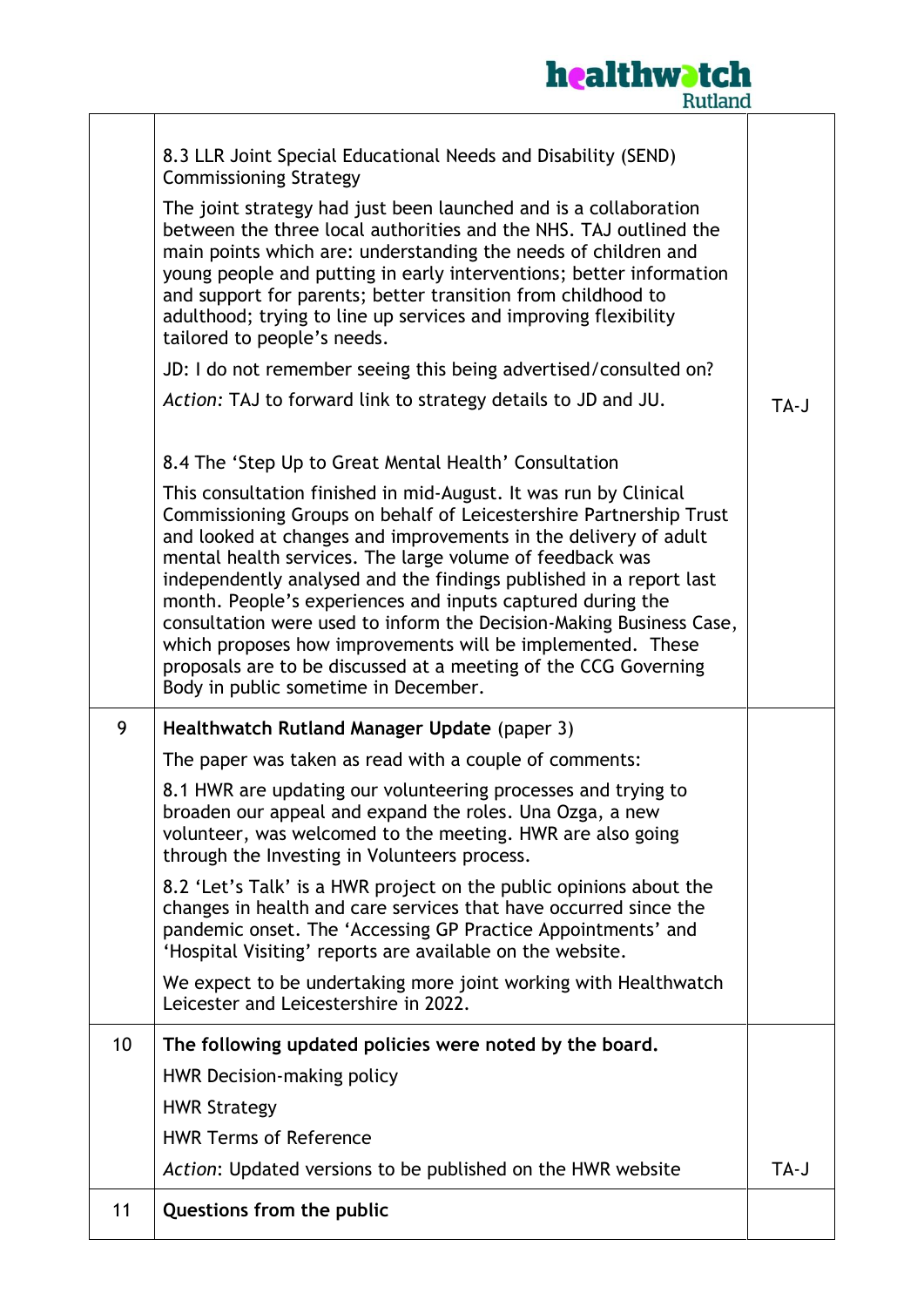

|    | nuuduu                                                                                                                                                                                                                                                                                                                                                                                                                                                                                                                                                                                  |         |
|----|-----------------------------------------------------------------------------------------------------------------------------------------------------------------------------------------------------------------------------------------------------------------------------------------------------------------------------------------------------------------------------------------------------------------------------------------------------------------------------------------------------------------------------------------------------------------------------------------|---------|
|    | 11.1 A question was submitted by a member of the public asking<br>how HWR intends to solve the problem of a lack of GPs in Oakham,<br>particularly in reference to developments in the town? There is a lot<br>of frustration and anger amongst the public.                                                                                                                                                                                                                                                                                                                             |         |
|    | JU provided a brief verbal response stating that the problem of<br>access is a complex issue, both locally and nationally, and not one<br>that HWR can directly solve. But we have been flagging this issue up<br>with the Clinical Commissioning Group (CCG), Primary Care Network<br>(PCN), Oakham Medical Practice (OMP) and Rutland County Council<br>(RCC) through this year and providing evidence from patients.<br>Problems at the surgery have been occurring before COVID-19. OMP<br>have managed to recruit 3 more GP's. The CCG have also been<br>trying to improve things. |         |
|    | HWR are planning a follow up meeting to the GP work undertaken<br>and the member of the public who posed this question will be<br>invited and a written response will be sent.                                                                                                                                                                                                                                                                                                                                                                                                          | UL/L-AT |
| 12 | Close                                                                                                                                                                                                                                                                                                                                                                                                                                                                                                                                                                                   |         |
|    | Next meeting:                                                                                                                                                                                                                                                                                                                                                                                                                                                                                                                                                                           |         |
|    | Dates for 2022 TBA                                                                                                                                                                                                                                                                                                                                                                                                                                                                                                                                                                      | JU      |